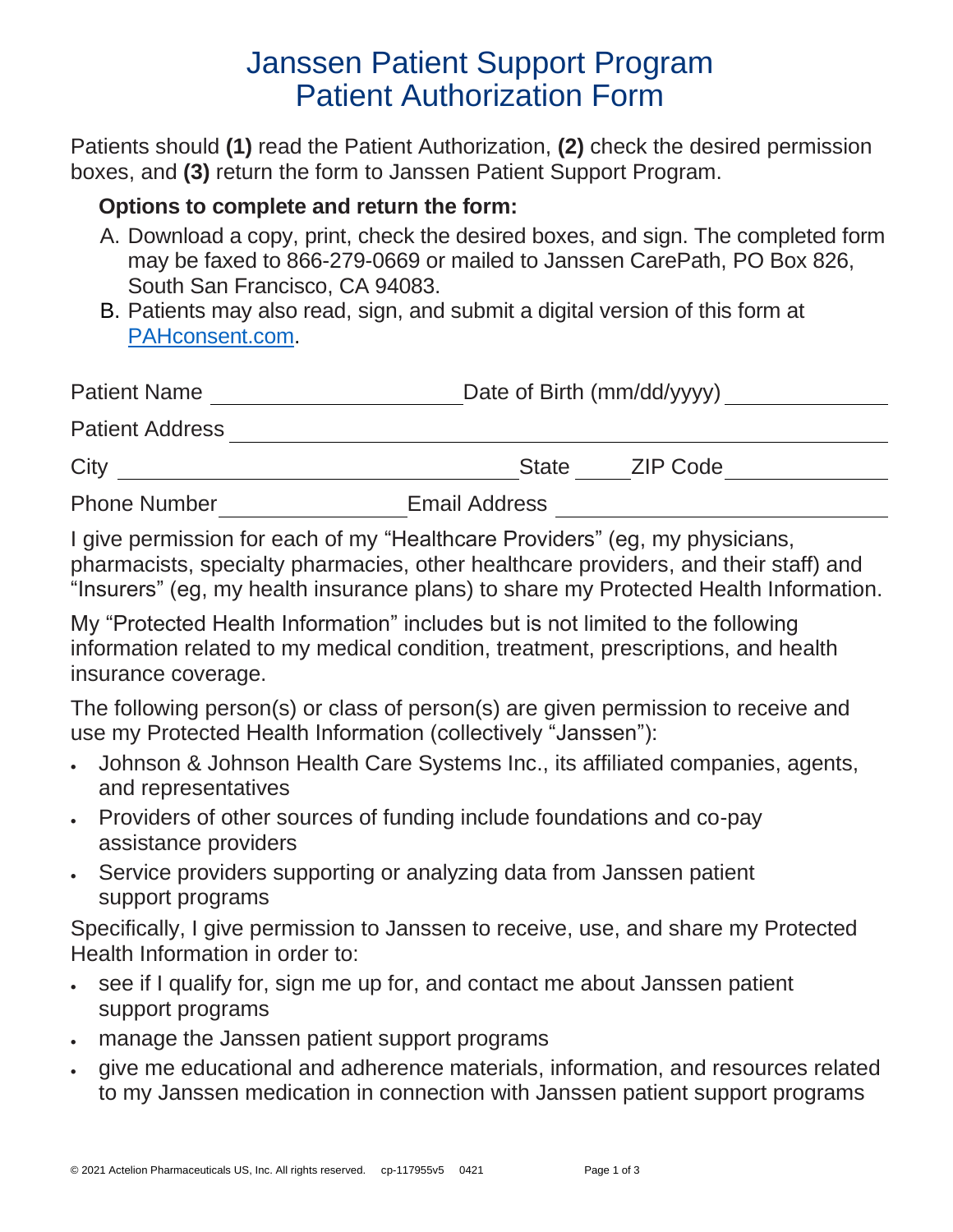# Janssen Patient Support Program Patient Authorization Form

- communicate with my Healthcare Providers regarding access to, reimbursement for and fulfillment of my Janssen medication, and to confirm to my Healthcare Provider that support has been provided by the Janssen patient support programs
- verify, assist with, and coordinate my coverage for my Janssen medication with my Insurers and Healthcare Providers
- coordinate prescription or treatment location and associated scheduling
- conduct analysis to help Janssen evaluate, create, and improve its products, services, and customer support for patients prescribed Janssen medications
- share and give access to information created by the Janssen patient support programs that may be useful for my care

I understand that my Protected Health Information may be shared by Janssen for the uses written in this Form to:

- My Insurers
- My Healthcare Providers
- Any of the persons given permission to receive and use my Protected Health Information as mentioned above
- Any individual I give permission as an additional contact

I understand that my Protected Health Information will not be used or shared by Janssen for any other use without my permission. Janssen may share information about me where legally allowed or if any information that specifically identifies me is removed. I understand that Janssen will make every effort to keep my information private. Further, I understand that if my information is accidentally shared, federal privacy laws do not require that the person/party receiving it not share the information further and that such information provided to a third party may no longer be protected by federal privacy laws. I understand that my pharmacy may receive compensation in connection with sharing my information with Janssen as allowed under this Authorization.

I understand that I am not required to sign this Form. My choice about whether to sign will not change how my Healthcare Providers or Insurers treat me. If I do not sign this Form, or cancel or remove my permission later, I understand I will not be able to participate or receive assistance from Janssen's patient support programs.

This Form will remain in effect 10 years from the date of signature, except where state law requires a shorter time, or until I am no longer participating in any Janssen patient support programs. Information collected before that date may continue to be used for the purposes set forth in this Form.